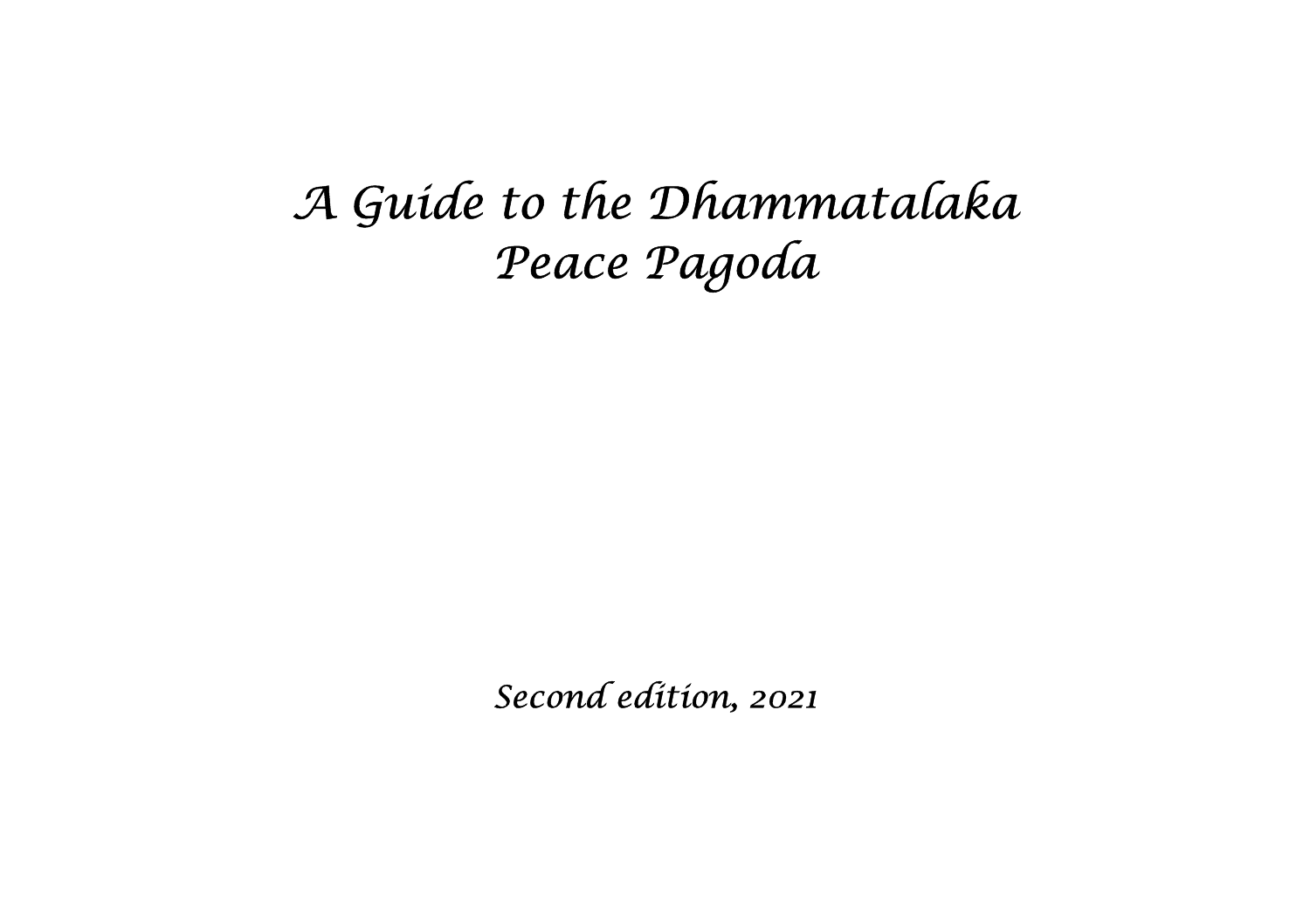## A GUIDE TO THE DHAMMATALAKA PEACE PAGODA

#### 1. The Origin of the Buddhist Pagoda

he word 'pagoda' came into English via the Portuguese. They had encountered it in Sri Lanka as a deformed version of the Pali bhagavata (the blessed one), a title of the Buddha. In Sri Lanka it was associated with structures housing his relics, of which one of the most famous is the sohe word 'pagoda' came into English via the Portuguese. They had encountered it in Sri Lanka as<br>a deformed version of the Pali *bhagavata* (the blessed one), a title of the Buddha. In Sri Lanka it<br>was associated with struct thus be "reliquary building".

Another word for such structures now gaining currency is stupa, a Sanskrit word whose Pali form is thupa and from which our technical word 'tope' ultimately derives. The root meaning of these words is 'heap' and they are thus allied with Latin tumulus and English 'tump' and 'tomb'. We are reminded of the custom of our Indo-European ancestors of raising a burial mound over the remains of any noteworthy person. But it was not limited to them, of course, for the Egyptian pyramid is another such stylised burial heap. And eventually Buddhist stupas developed, like the pyramids of Central America, into grandiose temples with cosmological significance.

The Buddha was once asked who merited such elaborate funerary structures and named various types of enlightened beings, their realised disciples and holy emperors. On his own death, his ashes were divided into eight parts and given a stupa each, with others for the ashes of the cremation pyre and the bowl used to divide the relics. In later years, some stupas were reopened and the subdivided ashes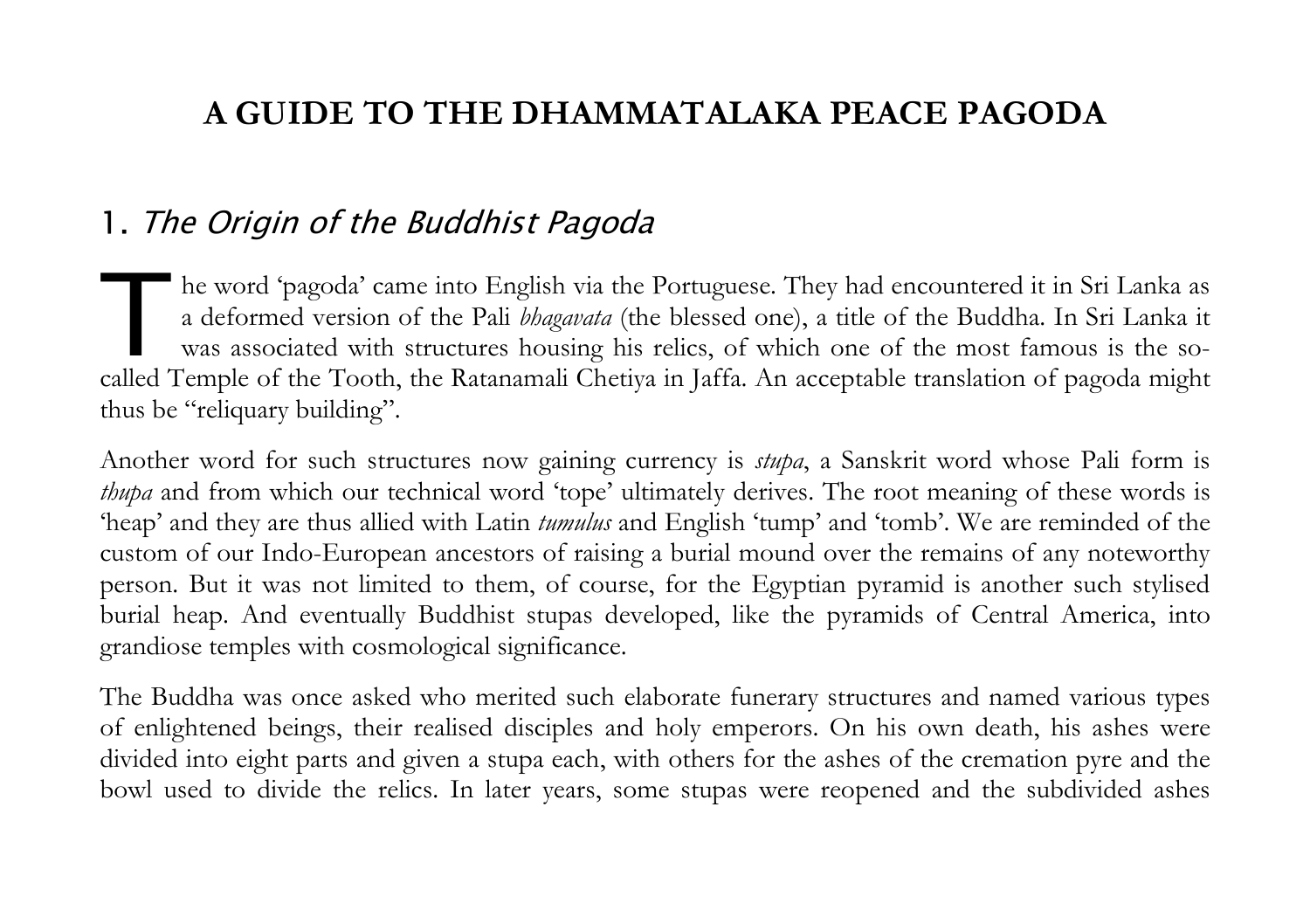similarly housed. Later still, memorial stupas were raised at sites associated with events in the Buddha's life – at his birthplace in Lumbini, for example, and at Sarnath, where his first sermon was delivered. Eventually a wide range of simple votive structures was built in all the lands to which Buddhism spread.

Some idea of what stupas used to look like can be gained from the one at Sanchi in India. Originally built by the Emperor Asoka, and then encased in a new brick structure dating from the second century BCE, it consists of a great dome on a square support and is surmounted by a parasol. It is from this last symbolic feature that there developed Shwedagon's soaring spire in Yangon (Rangoon) and the elaborate series of overhanging roofs on Chinese and Japanese pagodas. There is also a traditional story that explains how the form came about. Asked what a stupa should look like, the Buddha folded the thick monastic outer robe and laid it on



the ground, put his upturned begging bowl on top and leaned his staff against it. Maintaining silence, he pointed at this structure, no doubt with that famous half smile on his lips. Keep it simple, he probably meant, at the same time realising the futility of actually saying so!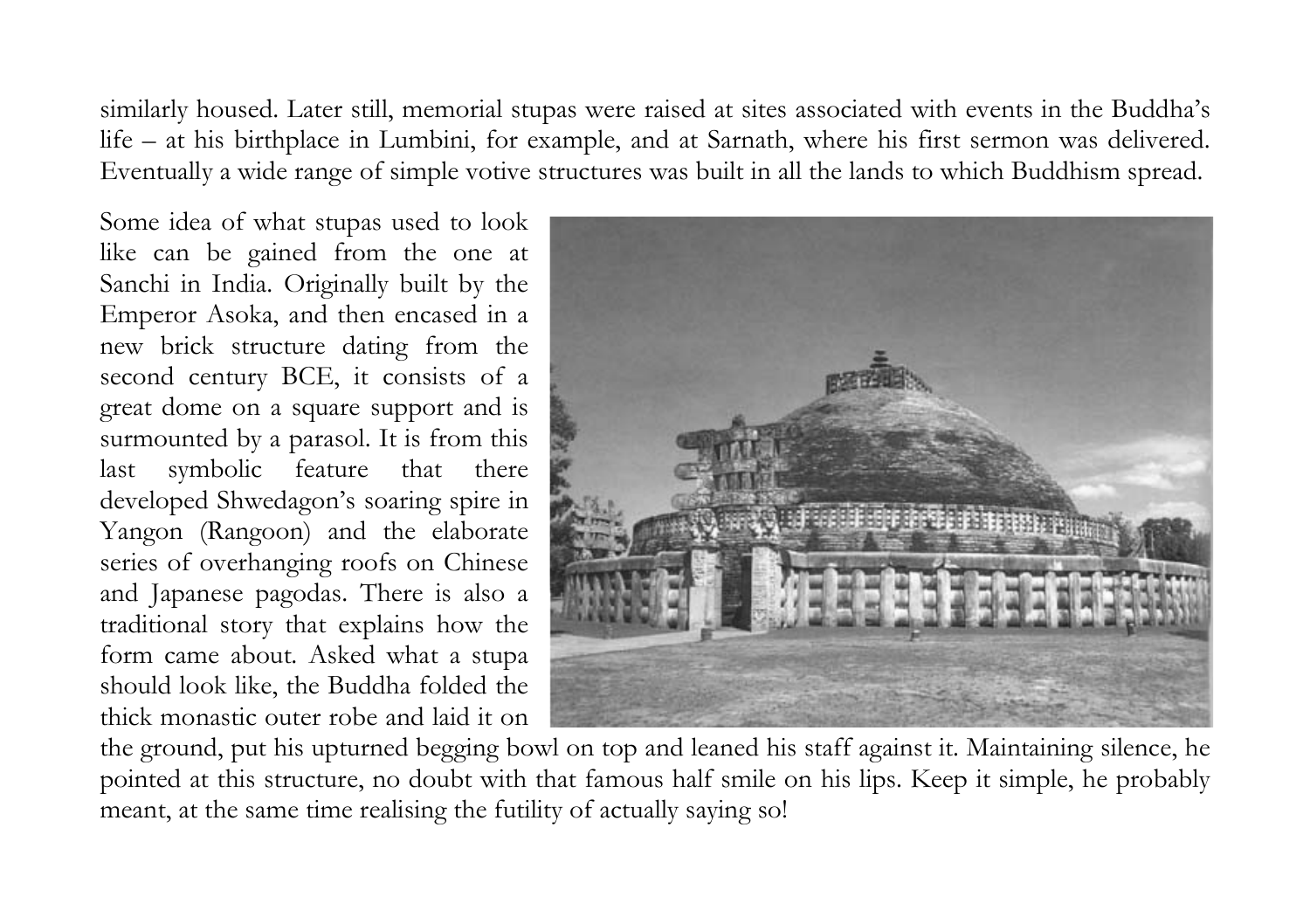#### 2. The Dhammatalaka Pagoda

he base of Birmingham's pagoda is octagonal. Leading up to its traditionally carved teak doors is a flight of steps under a canopy. There are two other doors round the sides of the building, one of which permits wheelchair access. Raised on plinths at either side of the main entrance are two The base of Birmingham's pagoda is octagonal. Leading up to its traditionally carved teak doors is<br>a flight of steps under a canopy. There are two other doors round the sides of the building, one<br>of which permits wheelchai of the spirit guardians generally found outside most Buddhist pagodas, warding off negative influences. The dome above the building's base is most plainly seen from inside. Outside it presents itself as a stepped structure rising to a spire, surmounted by the parasol and terminated by a crystal finial. The spire itself is painted gold while the reliquary area is coated with gold leaf.

England hosts three peace pagodas at present. Those at Milton Keynes and in London's Battersea Park were built under Japanese patronage and opened in 1980 and 1985 respectively. Birmingham's Dhammatalaka Pagoda, opened in 1998, is the first in the Myanmar (Burmese) style anywhere in the West. Its name means Reservoir of the Teaching and refers to its situation just behind Edgbaston Reservoir. Its form relates to the Shwedagon Pagoda, where some hairs of the Buddha are preserved.

The relics enshrined in the Dhammatalaka Pagoda are ashes that once belonged among the treasures of the Myanmar royal family. Thibaw, the last king of Myanmar, was exiled by the British to India in 1886. At the beginning of the twentieth century two Myanmar monks visited him where he lived at Ratanagiri and were entrusted with a portion of the royal relics. One of those monks, U Kitti, passed them on to U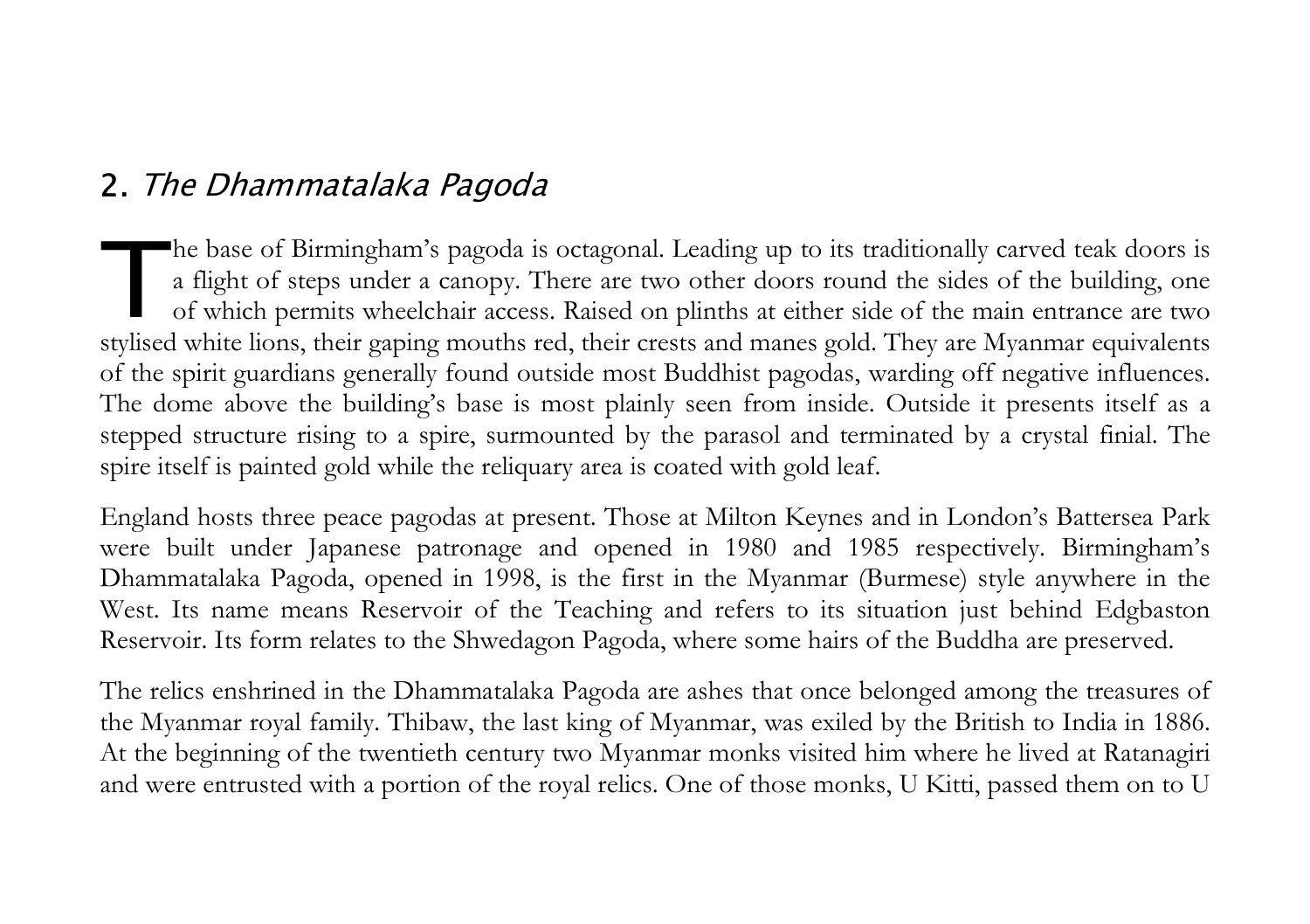Arsaya, another Myanmar monk resident in India. Shortly before his death, U Arsaya passed them on in his turn to Ven. Dr. Rewata Dhamma. This was in 1964, when the latter was studying at the Sanskrit University of Varanasi.

In 1975, Dr. Rewata Dhamma was invited to set up a Buddhist Centre in Birmingham and left the relics in the shrine room of U Nu, a former prime minister of Myanmar then in Indian exile. After U Nu's eventual return to Myanmar, the relics remained in the keeping of his daughter, Daw Than Than Nu. Meanwhile, Dr. Rewata Dhamma had settled in Birmingham and was planning a fitting resting place for them after their century of wandering. Negotiating a site and then building there took all of twelve years in the end.

The main portion of the relics is enclosed in a swelling of the spire, immediately below the parasol feature which signifies the Buddha's royal birth. A smaller portion of the ashes is enclosed in a crystal casket on the shrine inside. Together with the ashes above are other traditional offerings and also a novel feature, a fragment of the infamous Berlin Wall, picked up by Dr. Rewata Dhamma when the wall was being demolished in 1989. Thus the Dhammatalaka Pagoda partners the other two in England devoted to peace. We are reminded not only of the Buddha's practice of loving-kindness and conflict resolution but of Dr. Rewata Dhamma's own activities in this field.

Birmingham City Council was approached in the late 1980s for a suitable place to build and eventually suggested Osler Street. The site of a demolished row of houses on the edge of Ladywood, it was offered at a fraction of its actual value. A service of consecration, in which a number of different schools of Buddhism participated, was held in 1990 and building began four years later. It was quickly found that, due to the site's history, far deeper foundations were needed than originally envisaged and other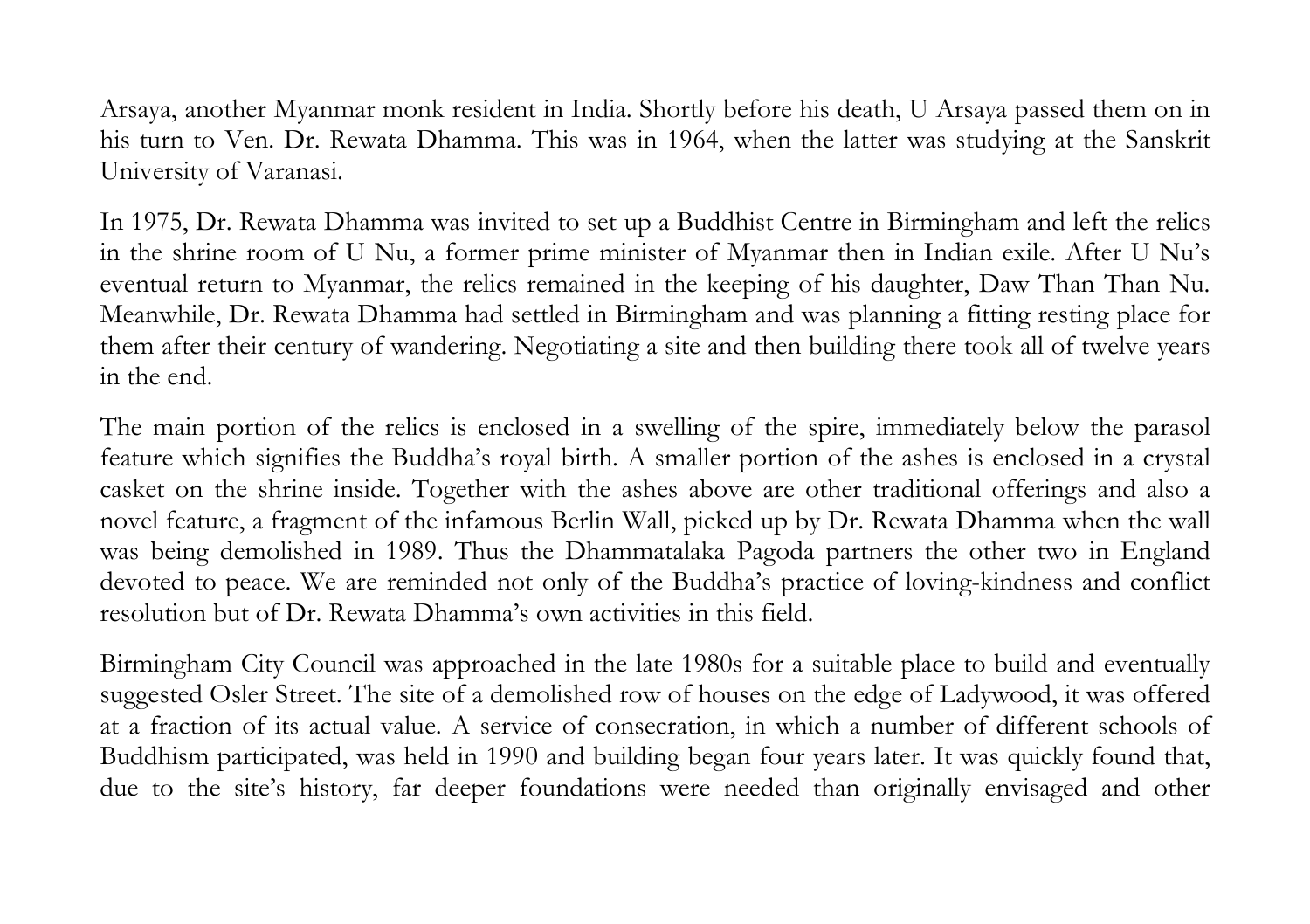complications cropped up as building proceeded. This necessitated making fresh appeals to the Buddhist community for funds and the pagoda was not completed until 1998, although the shell was being used for large ceremonies over a year before.

Birmingham has gained from the building in a number of ways. It is now a holy city since the pagoda is officially a place of pilgrimage. Commenting on such structures, the Buddha once declared that there "people will make offerings…or will pay homage, or will feel reverence in their minds. To such people benefit and happiness will accrue for a long time." Nor are visitors confined to Buddhists alone. A number of people from all parts visit the pagoda every day. It is a rare example of Eastern architecture in the city and takes its place beside the beautiful Guru Nanak Nishkam Sewak Jatha, the Sikh Gurdwara on Soho Hill, and the ornate Ghamkol Sharif Mosque in Small Heath. The beauty of the building outside and in, and the state of serenity it engenders, attract many from all walks of life, those who follow other ways and those whose quest is personal to them.

## 3. The Pagoda's Purpose and Interior

ne can, if one wishes, read cosmological significance into a pagoda's structure, symbolising the approach to enlightenment, the end of all Buddhist practice. From this point of view, the base and walls of the building correspond to the realm of desire that we now inhabit and from The can, if one wishes, read cosmological significance into a pagoda's structure, symbolising the approach to enlightenment, the end of all Buddhist practice. From this point of view, the base and walls of the building cor heavenly realms of gratified desire which are not much regarded. Beyond that are fine material realms associated with the results of meditative trance and these take us to the downwards-and-upwards facing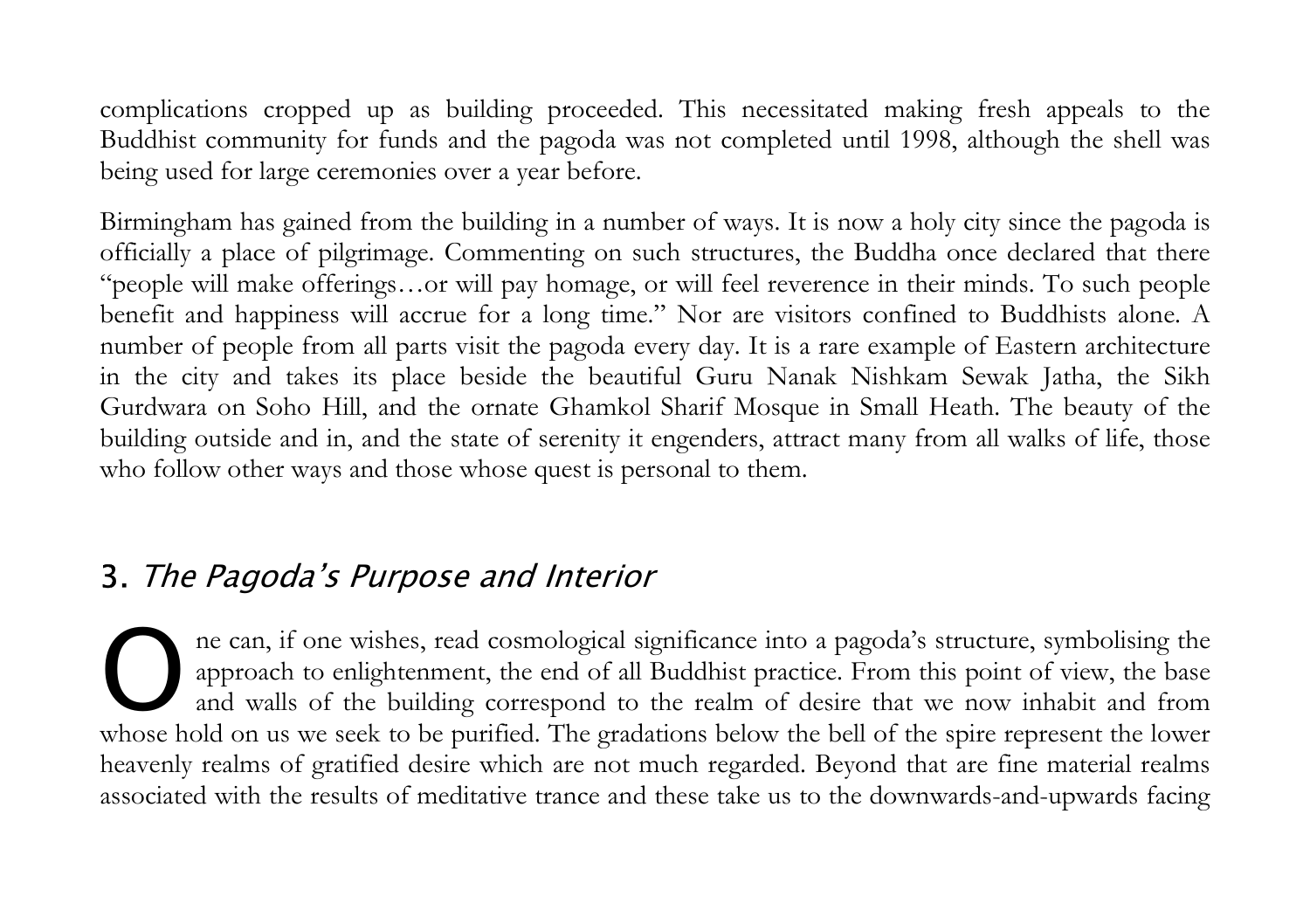lotuses. Here start the formless realms associated with purified conduct and the finer aspects of wisdom. The highest of these is represented by the bud in which the Buddha relics are encased. The parasol that shades it stands for the realisation of Nirvana in this life, while the crystal surmounting that is the ultimate liberation from rebirth.

One reading of a pagoda, then, is as a representation of the 'Buddha mind', the perfect balance of love and wisdom manifested in an ordinary human being. Not an impossible ideal but an attainable state. And from this assurance arises a second reading: it is the inspiration of Buddhas to be. Seen from above you would get a design that looks very much like a mandala, one equally readable as a diagram of the spiritual journey. Opposite, for instance, is the plan of the even more elaborate Indonesian temple complex at Borobudur. Far removed though it is in space and time of construction, its kinship to ours in Birmingham is immediately obvious.

A prime function of the Pagoda is as a teaching device. This was once of great importance when the majority of



devotees were illiterate. Indeed, the Buddha was so himself. In his era writing had only recently been reinvented in India and was the monopoly of royal scribes. Everything about a Buddhist building and what was done inside it therefore had a symbolical function to be borne in mind by devotees.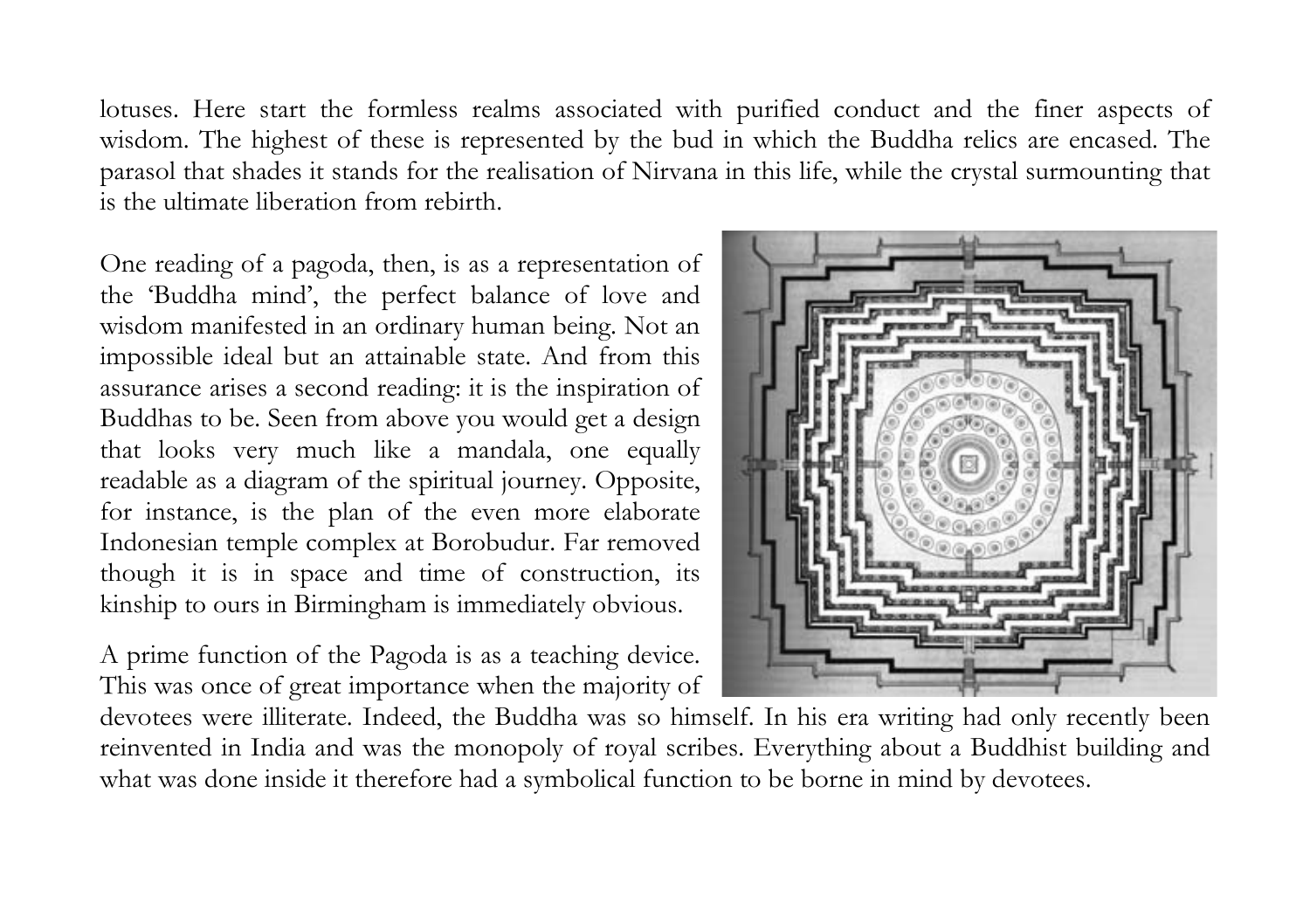It is inside the building that the beginning of the practice takes place and there one discovers other reminders of and aids on the Buddhist path. The building is spacious and uncluttered. On a shrine is situated a statue of the Buddha in meditation posture. This is seated on a canopied teak throne overlaid with fine gold leaf. It is known as the lion throne, in reference to the Buddha's royal birth, and has a lotus flower support, symbolising the purification of the mind by meditation. Royalty and meditation also come together in the umbrellas on either side, in that, though reserved for kings in the East, in the Buddhist context umbrellas also symbolise the tree under which the Buddha was enlightened. This is especially true of the white umbrellas, from which hang golden leaves shaped like those of the Bodhi Tree. On the other hand, the gold umbrellas in front of them are unashamedly royal. When opened, you can see inside a decorative web of interwoven coloured threads

Various offerings are made at the shrine and all of these have their special meanings. Lighting a candle, for instance, is a reminder that the Buddha's title means 'The Awakened (or Enlightened) One' and that we follow his teaching in order to attain his qualities. When offering incense one reflects on the influence of one's actions (karma). The offering of flowers is a reminder of death (since they will not last long) and that we should be diligent in doing good since life is uncertain. The glass of water also found on the shrine symbolises the heart purified of selfishness. Each offering reminds those that make them that they are disciples under training. The most effective offering is therefore of oneself to the practice. This is why people bow before the Buddha. It looks like an act of worship but is in fact an Indian form of respect to a teacher. Finally you will see various types of food and drink on the shrine and even, on occasion, a monastic robe. This is because monks are totally dependent for food, shelter and clothing on lay people. Often, when they are bringing supplies for the monks, devotees will leave a token sample before the Buddha – again as a sign of respect to the founder of the monastic order.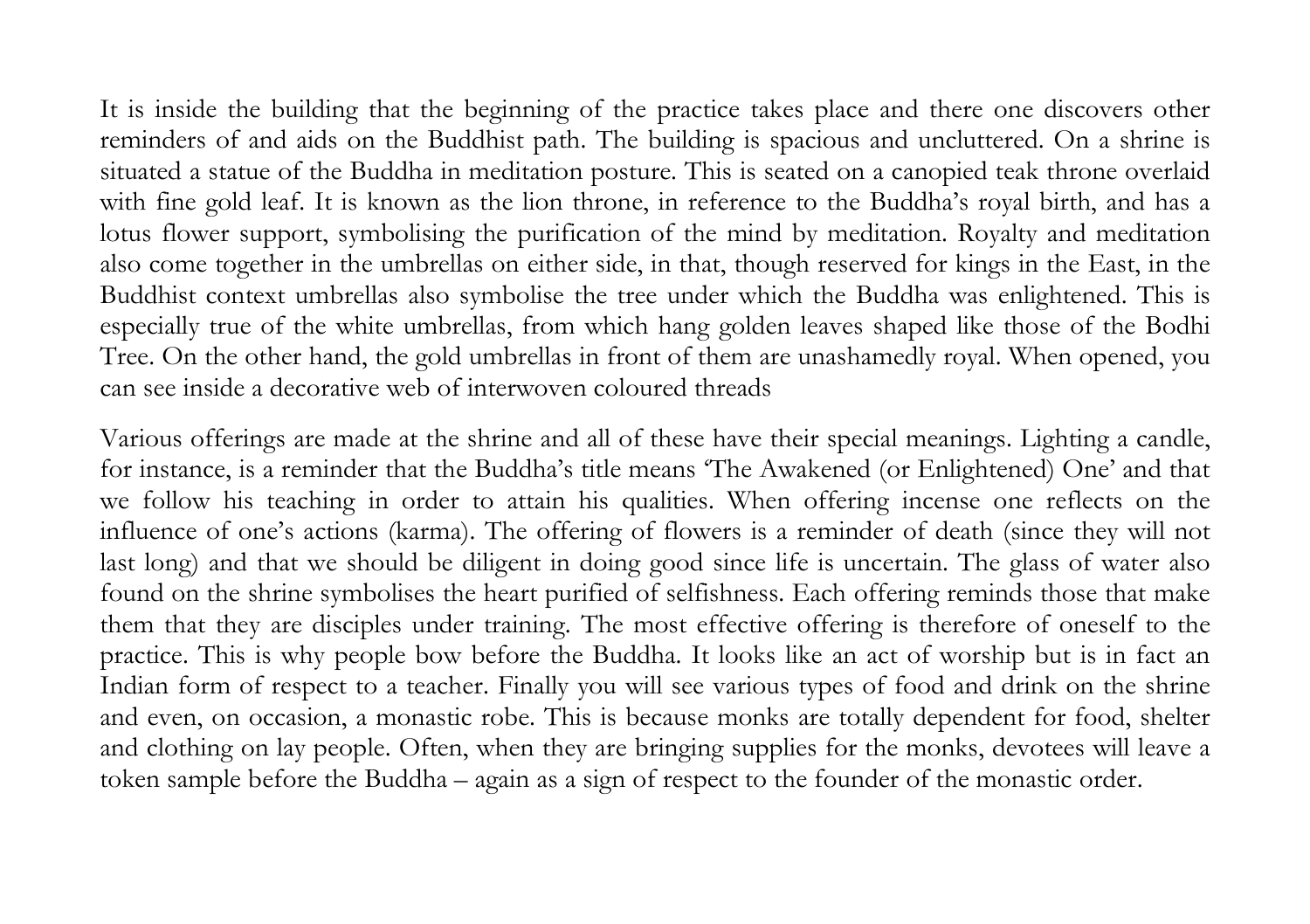Along a rear wall near the shrine are the three divisions of the Buddhist scriptures contained in forty volumes (so far only in Pali, and written in Myanmar script), as well as fifty-two volumes of commentaries and twenty-six of sub-commentaries. There are also examples of old palm-leaf scriptures from both Myanmar and Sri Lanka and a very handsome and decorative copy of the monastic ordination ceremony on lacquer strips, written in a very ancient ornate script.

Display cabinets near the side doors hold statues of the Buddha from many lands as well as a variety of other objects. There are traditional rosaries, used as a meditation aid, made up of 108 beads. There is also a bunch of leaves from the Bodhi Tree at Bodh Gaya, the scene of the Buddha's enlightenment. On the right of the shrine is an elaborate 'teaching seat' painted gold, only to be used by the most senior



of teacher monks. It is, of course, a place of honour, but monastic rules also state that one should be seated higher than the audience when teaching doctrine

# 4. Buddhas and their symbolism

uddha is merely a title meaning 'one who is enlightened'. Born some 26 centuries ago in the north of India, our Buddha was named Siddatha Gotama and belonged to the royal Sakya clan. Round the pagoda are paintings of various events in his life, especially the moment of his enlightenment at the age of 35, and of his passing away 45 years later. However, statues differ not only in national style but in feature as well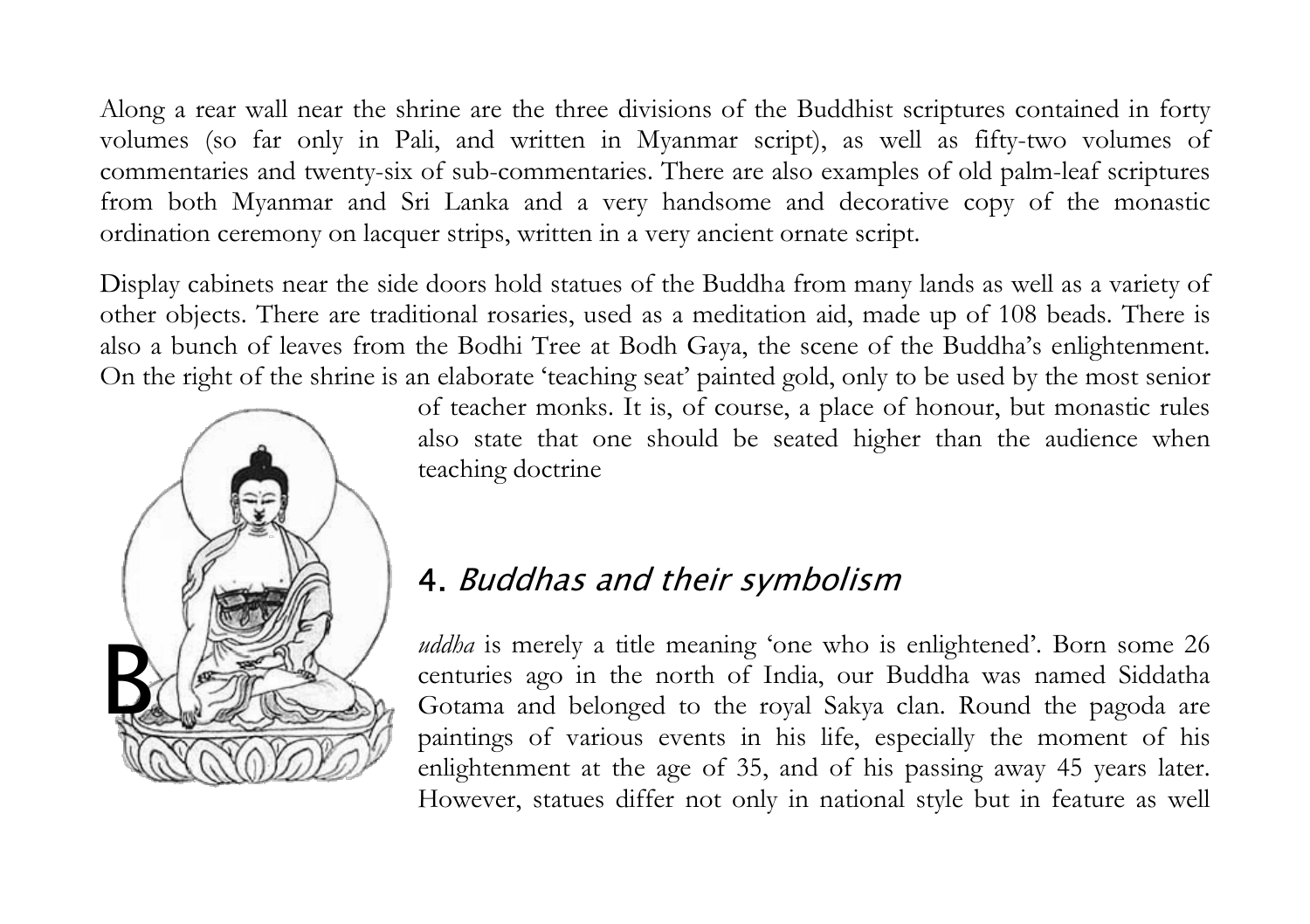since it is customary to give the Buddha the look of his devotees. This is to emphasise that he is not some remote and exotic prince but someone with whom we can identify. We too are called to seek enlightenment. Although the pagoda does not yet have a Buddha with English features, there are statues from China, Japan, Vietnam, Tibet, Nepal, Thailand and, of course, Myanmar.

The way the Buddha's hands are placed also has a meaning. There are some 180 different postures, each of which tells a story, but the four most frequent are these:

The earth-witnessing gesture in which the left hand is positioned palm-up on the lap and the right hangs over the knee, with palm inward and extended fingers touching the ground. This refers to the occasion immediately after the enlightenment when the demonic Mara challenged the Buddha to say by what right he laid claim to the title of Enlightened One. He silently indicated that the earth, on which he had been reborn so many times, was witness of his development of the required Perfections. Its meaning, therefore, is the assertion of attainment.

The meditation or lotus posture in which the feet are tucked onto the opposite thighs while the right hand rests on top of the left in the lap, thumbs lightly touching.

The gesture of fearlessness in which the right hand is held at shoulder height with palm facing outwards. The Buddha is said to have made this at the moment of his enlightenment as a sign that his times of stress and striving were over. But it is also a mark of reassurance to his devotees that they too can succeed in this endeavour and follow where he led.

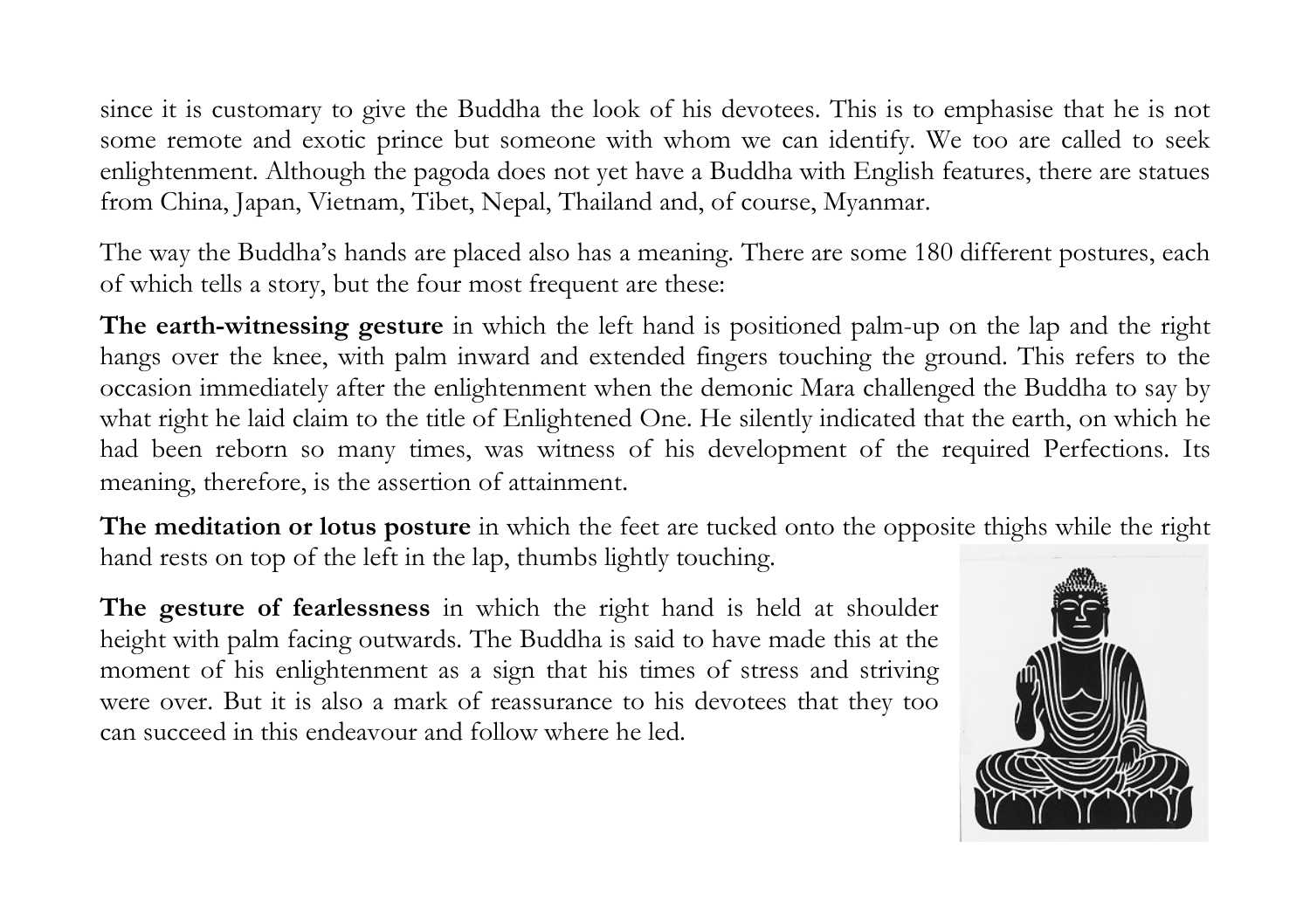The turning of the wheel, which refers to the Buddha's first sermon and is made by placing both hands in front of the chest. The left palm faces inward and overlaps the right hand; the right hand is



facing outward. The index finger and the thumb on each hand are touching and form a circle.

Of the other figures, two more are worth looking at. One is a golden standing figure that points upwards with the right hand and downwards with the left. This is the infant Gotama announcing the future attainment that will make him greater than any on earth or in heaven. There is a larger version of this in the garden outside. Then there is a dark standing figure with hand raised in the gesture of

fearlessness and a flame rising from his head. This is Maitreya (the loving one), the Buddha who will succeed Gotama after his teaching has been forgotten. The Buddha's final words to his disciples were that everything must pass away. This includes his teaching, the truth of which must then be rediscovered.

Round the rim of the interior dome are painted reliefs of 28 such enlightened ones who have already taught. They include Gotama, the Buddha of our own era, who is the twenty-eighth. The Buddhist belief is that time is without beginning, with infinite universes coming into being and passing away. Buddhas too are therefore infinite, but these 28 are the teaching line with which former births of our own Buddha have been associated. He first made the vow to seek buddhahood under Dipankara, the fourth in this succession. He also did some service for each of the 23 others who followed and his future status was confirmed by them. History repeats itself but with significant differences in this cyclic set of universes. Each Buddha is born of different parents, of different social status and in different cities, but all in India. The time they take to reach enlightenment varies and they teach for differing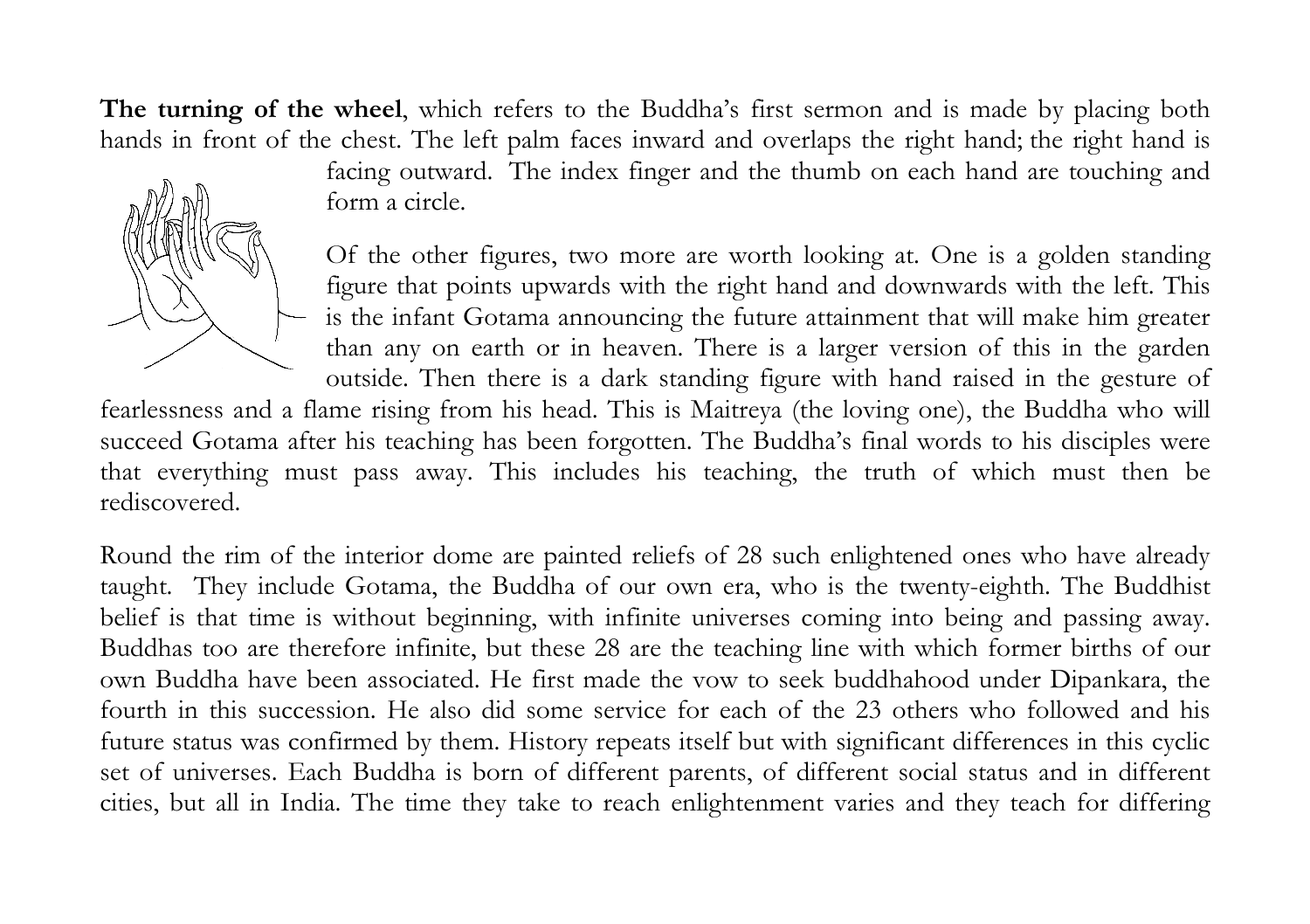lengths of time, but that enlightenment always comes at the full moon of May. They are always seated beneath a tree, but it is generally (though not always) of a different species on each occasion.

In every school of Buddhism great stress is laid on the unbroken line by which the teaching reaches us. The lineage of the 28 Buddhas therefore extends this backwards in time.

## 5. The grounds

he grounds have been laid out as a 'meditation garden' with benches where, on fine days at least, you can sit and appreciate the scene. Traditional Buddhists consider it a good thing to walk round the outside of the building three times. This is done clockwise, always keeping the right he grounds have been laid out as a 'medita<br>you can sit and appreciate the scene. Tra<br>round the outside of the building three tir<br>shoulder to the building as a gesture of reverence.

At the back of the pagoda, directly behind the shrine area, is a fish pond which incorporates a bit of Myanmar folklore. Kyansittha, the eleventh century king of Pagan, was unable to see the spire of the Shwesigon Pagoda that he had sponsored; it was so high that tilting up his head would cause his crown to fall off. In order to solve the royal dilemma, an enterprising workman dug a hole some distance away and filled it with water. By casting his eyes down, the king was at last satisfied by seeing the spire's reflection there. Most pagodas in Myanmar now have a body of water in the close vicinity. We are fortunate in having the Edgbaston Reservoir immediately behind the grounds. In fact an overflow leat from the dam defines our boundary at this point.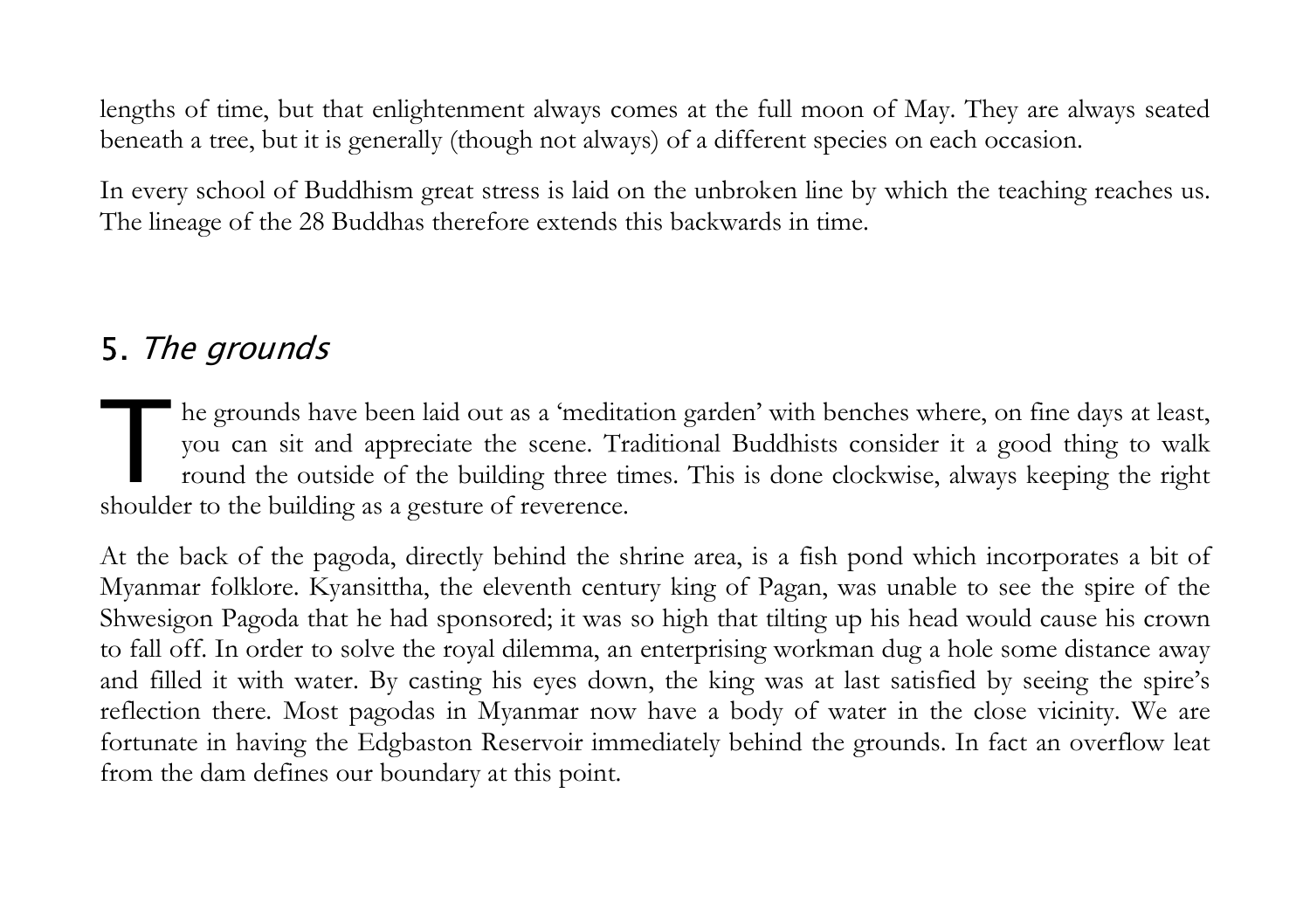A happy historical coincidence also makes this particular spot special since the area where both the reservoir and the pagoda are found used long ago to be part of Rotton Park, the deer sanctuary belonging to the manor of Birmingham. Now it was at the deer park at Sarnath (a suburb of the Indian city of Varanasi) that the Buddha preached his first sermon. A commemorative pagoda there has long marked the spot. For millennia Varanasi (or Benares, as the British used to call it) has been regarded as the holy city of India by Buddhists and Hindus alike. A visiting monk once remarked to us that because of its associations Birmingham must now be regarded as the Benares of Britain!

Also behind the pagoda are a number of features belonging to other branches of Buddhism. Tibetan



prayer flags sometimes flutter in the wind, which always picks up speed over the adjoining lake just here. Near them are a couple of handsome prayer wheels. These are inscribed with the Sanskrit mantra OM MANI PADME HUM in both Newar and Tibetan characters. The former is an old form of writing used for religious texts in Nepal. Opposite them, in an enclosure against the wall of the pagoda, is the Chinese embodiment of the quality of compassion, which takes a female form there and is known as Kuan Yin (pronounced closer to Gwan Yum in the south). This was commissioned from the same sculptor in Myanmar who carved our Buddha statue, which accounts for the similarity in style. In China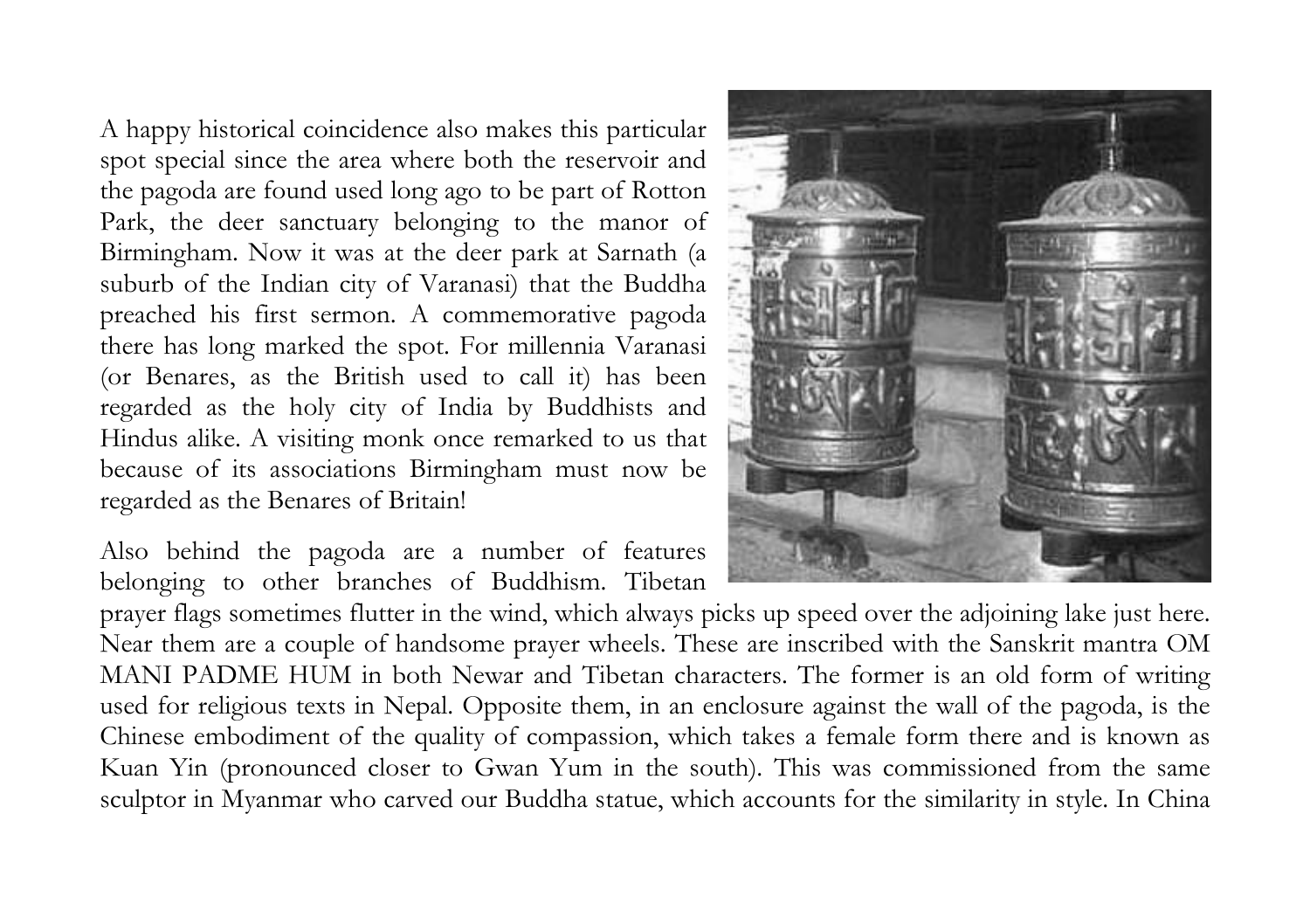

this figure (also known as the Holy Mother) is particularly associated with the granting of wishes. Traditionally one takes her hand in one's own when making a request at one's personal shrine. In the pagoda there is a small china statue from Taiwan which has a detachable hand for this purpose.

# 6. Linking with the Pagoda

Outside of its main religious function, the pagoda was set up with several other essential purposes in mind. First of all, it acts as a contact point for the Myanmar community in Britain and abroad. Indeed, the money for building it came largely from the expatriate Myanmar community across three continents. In recognition of this, the Myanmar State Buddhist Council has been given a limited custodial role over it. While there are other Myanmar monasteries in Britain, ours has been longest established and is the only one that has had an interface with Western devotees from its beginning.

Equally important is that the pagoda has acted as a focus for Buddhists of all nationalities and schools across the West Midlands region. Since Dr Rewata Dhamma arrived in Birmingham in 1975, there has been a shared history with the Birmingham Soto Zen group and with the Tibetan Karma Kagyu school. Indeed, when the West Midlands Buddhist Centre was first set up in

1978, the premises were shared between Theravadin and Tibetan devotees and also used by the Zen group for retreats. Senior representatives of the three schools were consulted in the early planning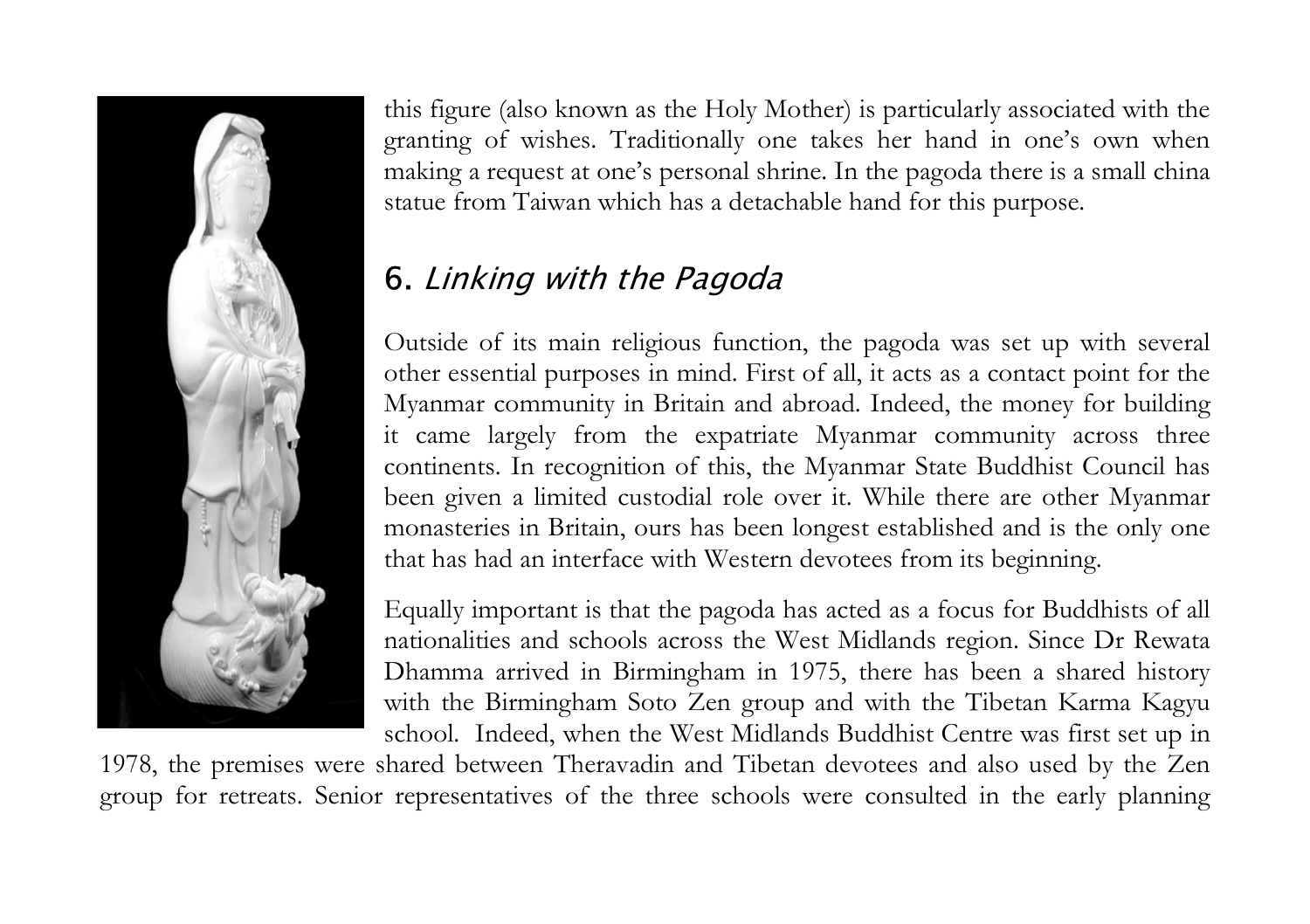stages of the pagoda and were present at the consecration of the grounds in 1990. For several years too the Soto Zen group has met regularly on our premises.

One way we have marked our unity of purpose almost from the beginning have been joint celebrations at which devotees, lay disciples and monks chant scriptures in their various religious languages. In later years these moved to Birmingham Museum and Art Gallery in the city centre, with their magnificent two-metre high Sultanganj Buddha as focus. The many other Buddhist groups present in Birmingham participated there in celebrating the Buddha's birth near the full moon of each May. These occasions were planned through the West Midlands Buddhist Council, of which Birmingham Buddhist Vihara is a member. We are also a member of the Network of Buddhist Organisations, which covers all of Britain.

Another of our aims has been to encourage inter-faith dialogue. From early on Dr Rewata Dhamma had a close relationship with the vicar of the local Church of St John's and St Peter's, a five minute walk away. With them we planned several joint initiatives over the years, including the Buddhist-Christian Contemplation Group and the Ladywood Education Project (which also involves the Progressive Jewish Synagogue and a local mosque). Equally near us is the temple of the Birmingham Confucian Society in Ledsam Street, with whom we made contact more recently and whose members have performed a Kuan Yin offering on our premises in the past. Some of our members also represent Buddhism on the committee of Birmingham Council of Faiths, while Dr Uttaranyana serves on the Birmingham Faith Leaders Group

Finally we have had a longstanding educational function and welcome parties from schools, colleges, universities and study-groups from across the country and even abroad. Monks and devotees are also prepared to visit educational establishments and make presentations there. Buddhist courses have been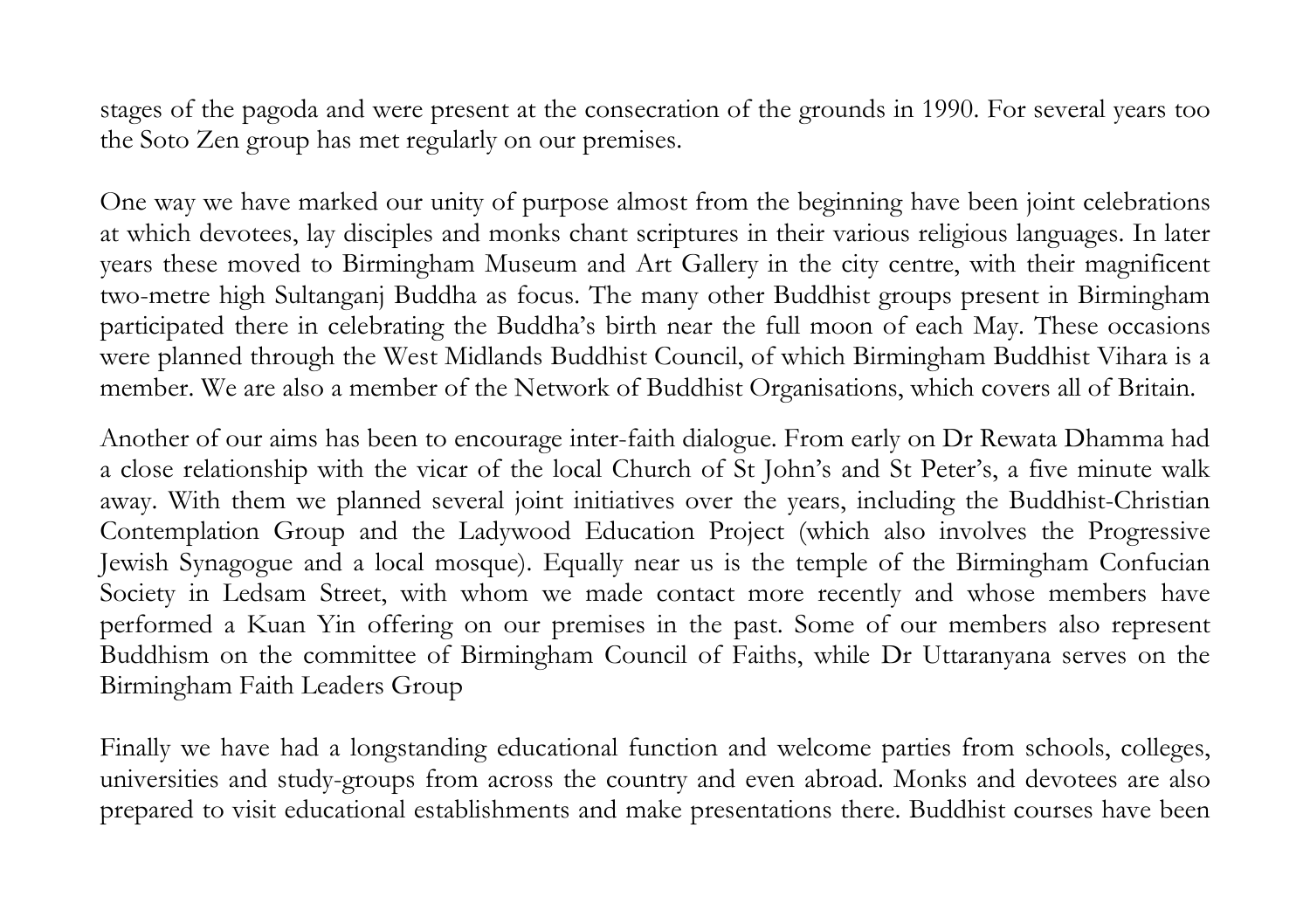held at the Vihara in the past; and now that the teaching hall named after Dr Rewata Dhamma has been completed on our site, educational activities continue there. It has also become the focus of the Buddhist Academy, where Dr Uttaranyana teaches an international degree course in Buddhist Studies.

Nor have our educational activities been confined to the city. Dr Uttaranyana has continued the work of Dr Rewata Dhamma in leading meditation retreats across several continents. In addition he pays an annual visit to the Thamangone schools complex in Myanmar, whose work is supported by donations from the Vihara. Annual months-long visits to Bangladesh are also made by Ven. Dr Nagasena, whose innovative Lotus Children's Trust runs a schools project in the Chittagong Hill Tracts with Vihara support.

#### 7. The History of Birmingham Buddhist Vihara

r Rewata Dhamma was the first Buddhist monk to take up residence in Birmingham, but there had been a lay Buddhist presence in the city since the 1960s. One group, predominantly Tibetan in orientation but welcoming those following other schools, met in the north of IF Rewata Dhamma was the first Buddhist monk to take up residence in Birmingham, but there had been a lay Buddhist presence in the city since the 1960s. One group, predominantly Tibetan in orientation but welcoming those f up a Buddhist centre headed by a monk arose from the visit in 1973 of Sis. Palmo, an English-born Tibetan nun and disciple of H. H. the 16th Gyalwa Karmapa. The following year the Karmapa himself visited the city, partly as a response to the IRA bombings, in order to conduct a ceremony of great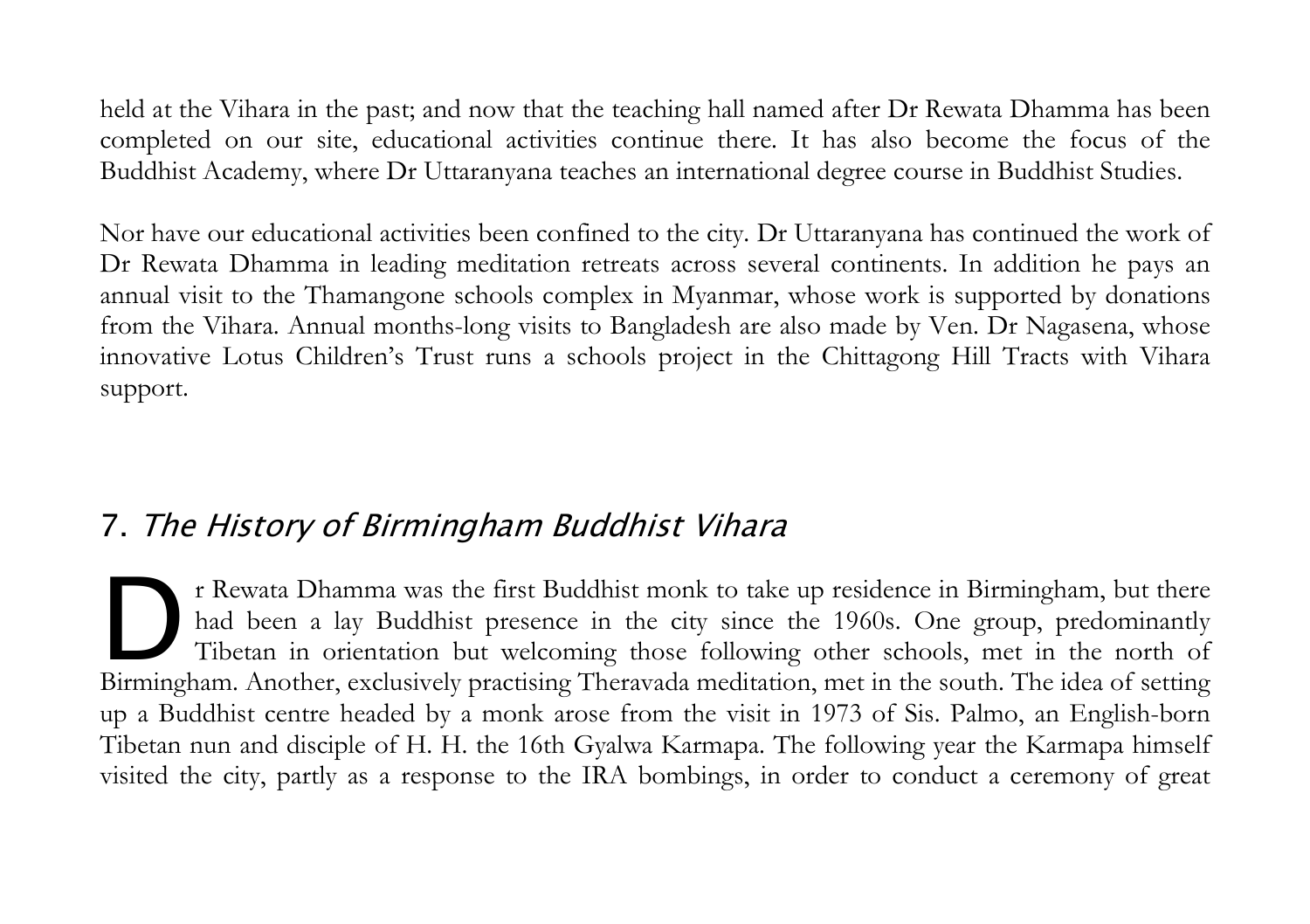compassion. He too backed the plan for a centre and between them he and Sis. Palmo decided on Dr Rewata Dhamma as a suitable person to direct it.

The reason for the choice was that Dr Rewata Dhamma, a monk of Burmese origin, held a degree in Mahayana philosophy and would be sympathetic to the two schools that would principally use the centre - Theravadins and followers of the Karma Kagyu school. At that time, Dr Rewata Dhamma was working in the Sanskrit university of Varanasi in India and at first declined the invitation because of his commitments there. Later he was persuaded to leave his academic niche and take up this challenge in a new country. He arrived in 1975 but it was not until 1977 that anything like permanent quarters were arranged in a converted terrace house at 41 Carlyle Road, a few streets away from the present pagoda site. It operated then under the name of the West Midlands Buddhist Centre.

The activities of the centre in those days were mainly Theravada but Dr Rewata Dhamma gave teachings on Mahayana Buddhism, encouraged Kagyu practice and invited Tibetan lamas to give teachings. In 1979 he asked two Tibetan lamas to take up residence in the centre. Living there also was a Theravada monk and nun from Nepal, so there was a serious overcrowding problem and it was very difficult when visiting teachers and their retinues arrived. If it was a Tibetan, the Theravadin monks had to move out; when it was a Theravadin, the Tibetan monks had to stay elsewhere.

This was the situation when His Eminence the Tai Situpa came and he expressed the view that the time had come to split up the centre's activities. We therefore purchased 47 Carlyle Road for the Birmingham Buddhist Vihara and established a separate charity. The Tibetan centre at number 41 was renamed Karma Ling. The two centres now developed separately but in proximity and in friendship.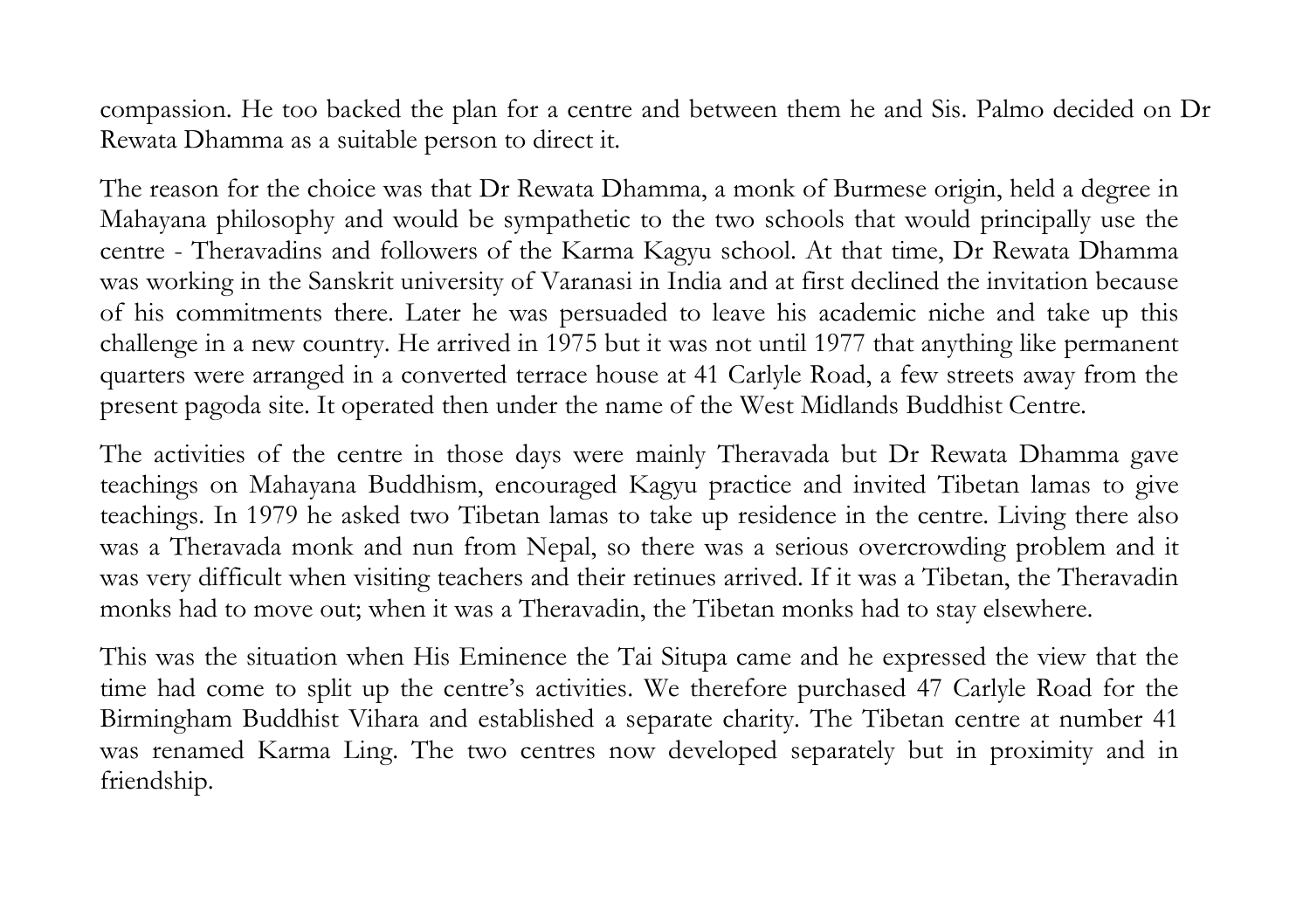Even after the pagoda was opened in 1998, the vihara remained in Carlyle Road for another four years. Meanwhile two monks living in a mobile home on the site remained there as caretakers. Building began on the new monastery in 2001 and it was officially opened in 2002. At this two Westerners took temporary ordination as monks, along with a Myanmar devotee and his grandson. The next year the Pagoda hosted the visit of the United Nations Buddha Relics to the UK and four more devotees took temporary ordination as nuns – two Westerners, a Chinese and a Burmese. Temporary ordination is a practice sanctioned by the Theravadin tradition and particularly encouraged by Birmingham Buddhist Vihara. Over the years there have been many, of very varied races and ages, who have done so.



In May 2004, Dr Rewata Dhamma died unexpectedly. His work is now being carried forward by Ven. Dr. Uttaranyana. In 2007 the new teaching hall was built next door to the vihara and was named the Rewata Dhamma Hall in his memory.